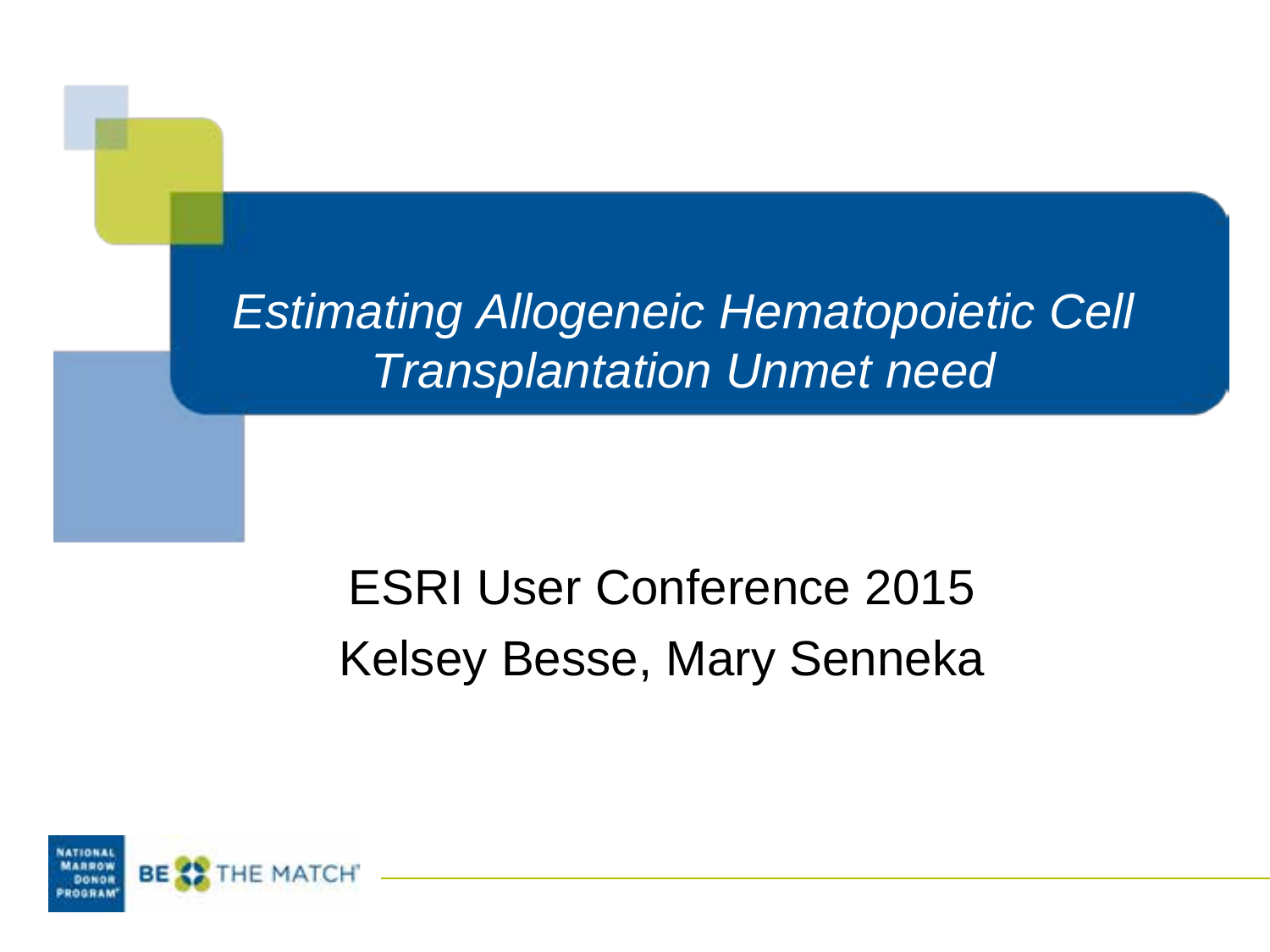# About NMDP / Be The Match



Henry, transplant recipient

Many people with lifethreatening blood cancers like leukemia and lymphoma or other diseases, need a lifesaving marrow or umbilical cord blood transplant.

**Be The Match** works with transplant centers to facilitate transplants for patients who need an unrelated donor.

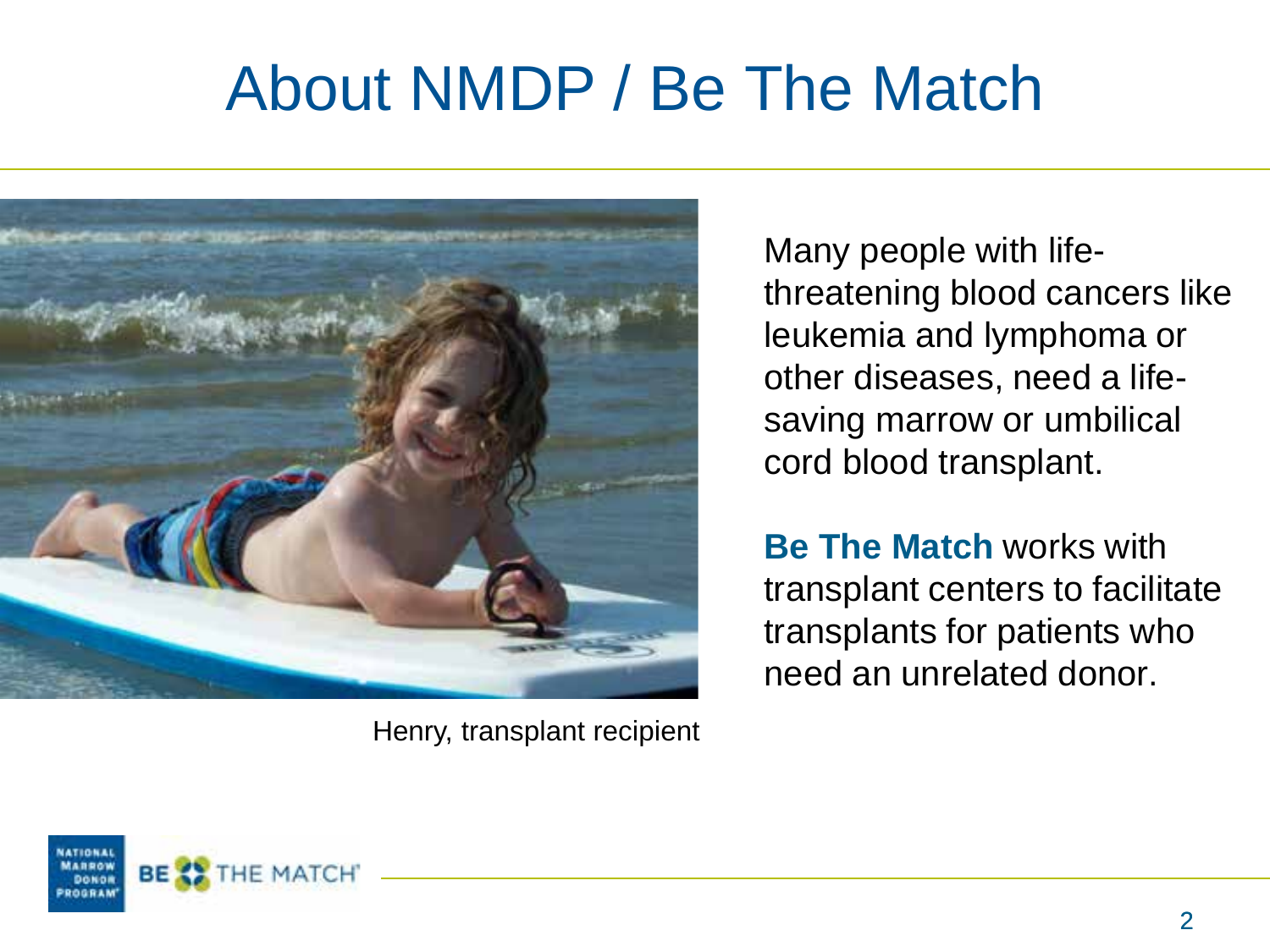## Transplants in the U.S. by Donor Type



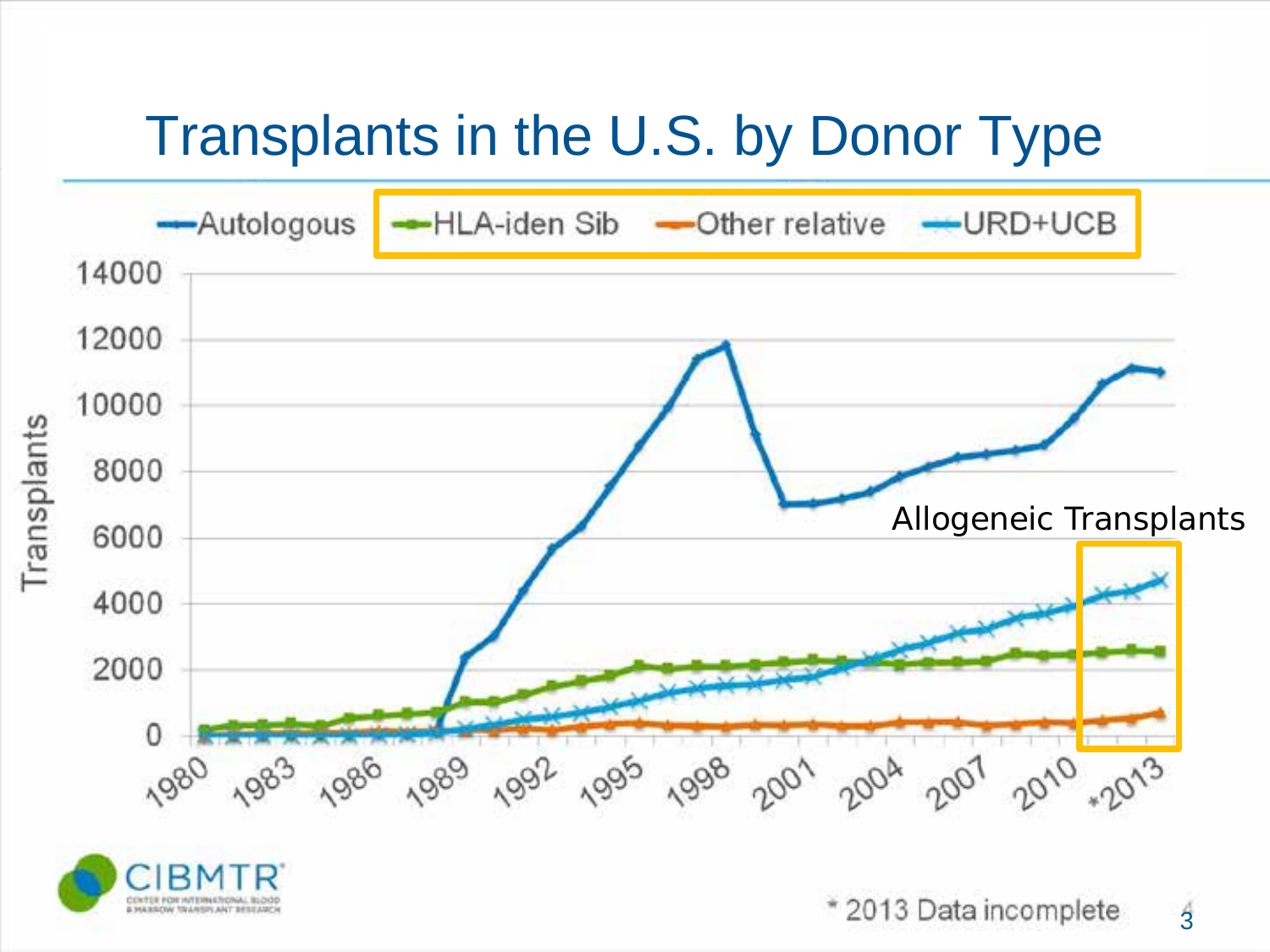## Estimating the Need for Transplant

70+ Diseases:

- Incidence by age SEER and other sources
- Population US Census
- Treatment protocols NCCN guidelines
- Therapy success/failure scientific literature, expert opinion **Age All Allogeneic**

| Age      | <b>All Allogeneic</b><br><b>Transplants per</b><br>100,000 |
|----------|------------------------------------------------------------|
| O to 19  | 5.4                                                        |
| 20 to 54 | 5.5                                                        |
| 55 to 75 | $12.3*$                                                    |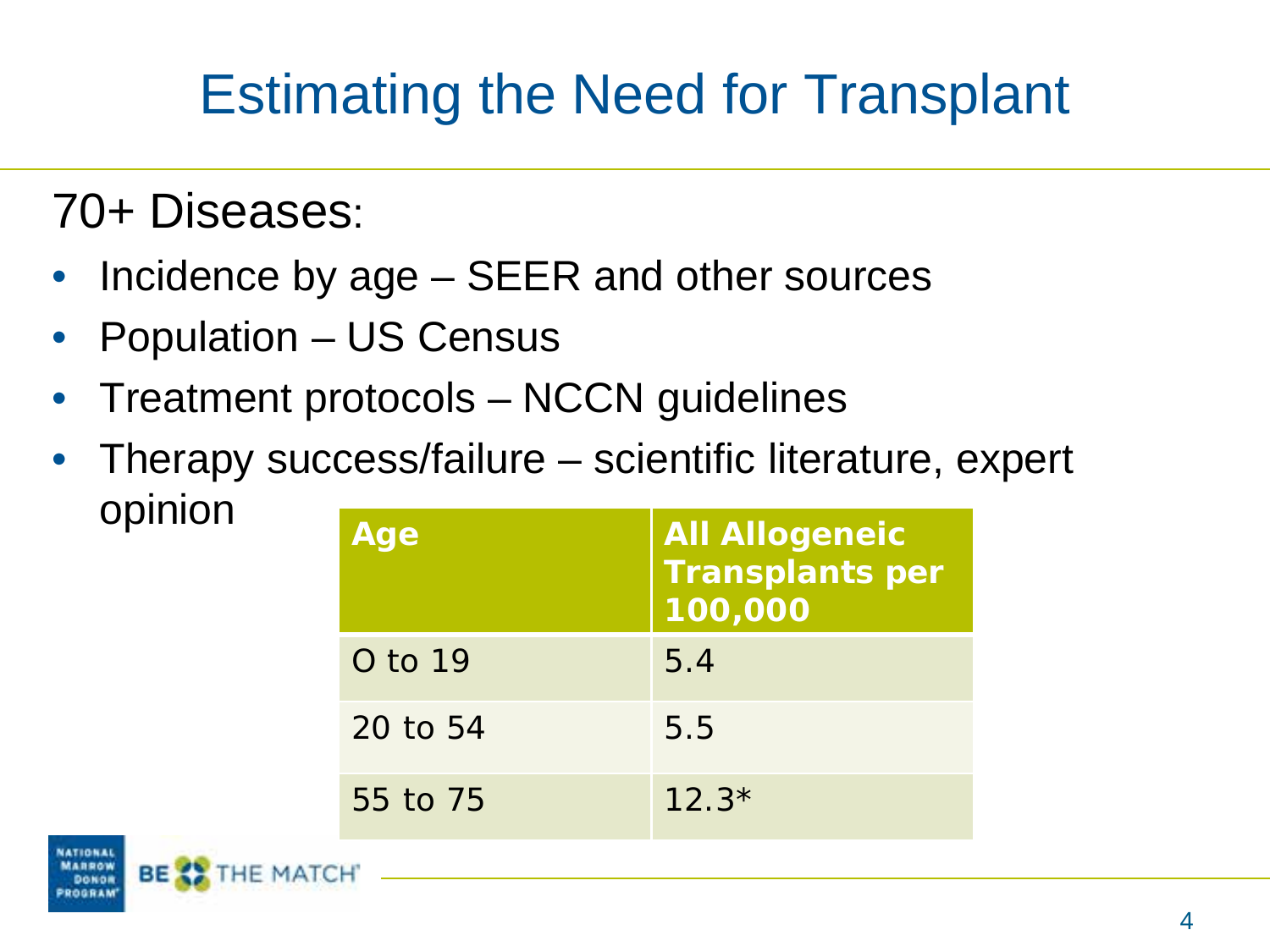## The Need is Much Greater than Actual<sup>1</sup>

- By applying the optimal transplant rate to the U.S. population (2012), the need for allogeneic (related and unrelated) transplant is 20,700 per year.
	- Adult (ages 20-74) 16,100 per year
	- Pediatric (ages 0-19) 4,600 per year

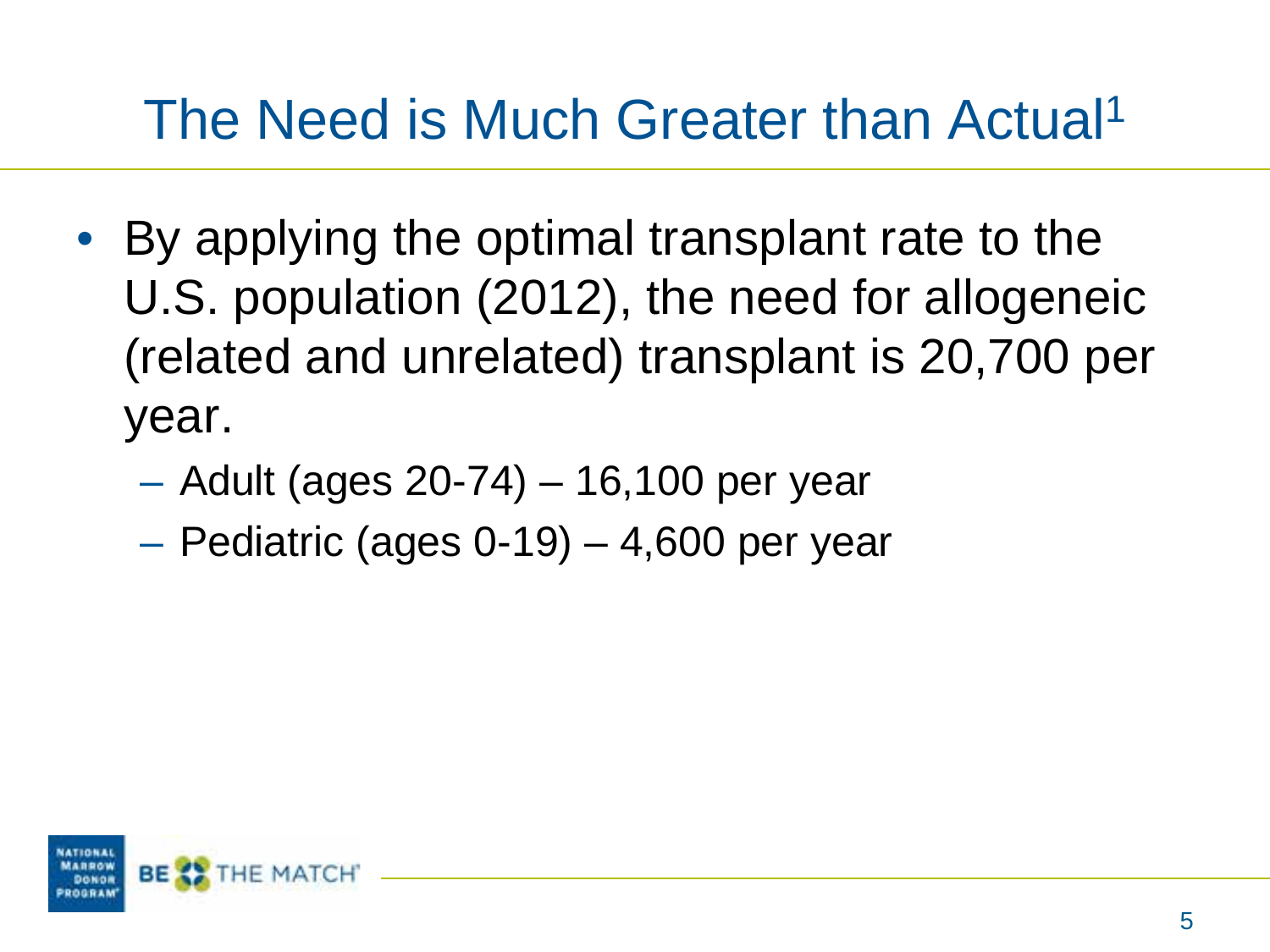# System Capacity Initiative2

Understand and address institutional barriers and capacity of the heath care system to meet the growing need for transplant.

- Three-year
- Multidisciplinary
	- Physician
	- Insurance
	- Infrastructure
	- Other health professionals

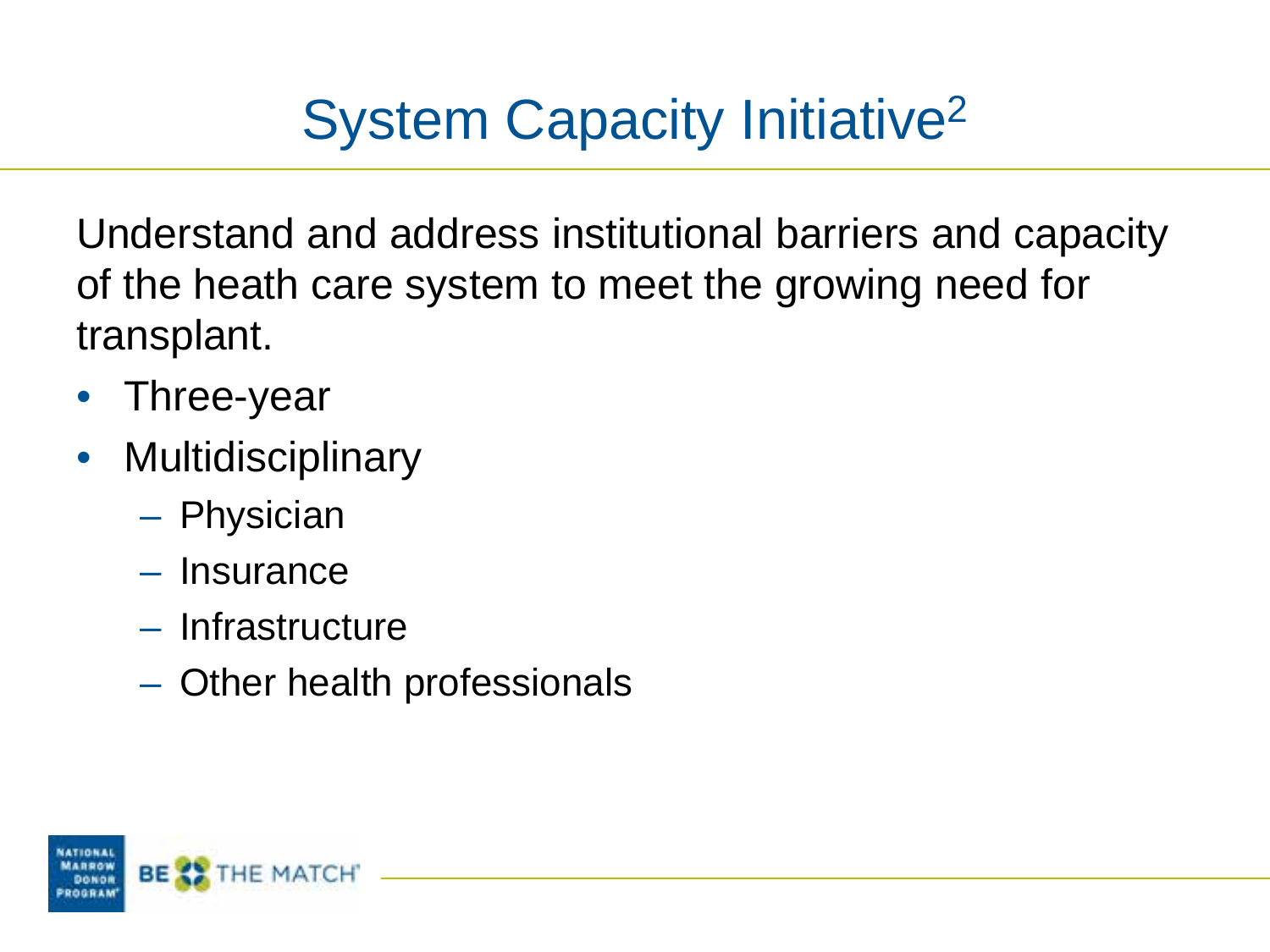# Regional Market Mapping

- Although useful for policy purposes, the national need analysis wasn't helpful to transplant programs in assessing local need
- What is the need in my market?
- How is a market defined?
- Are people leaving this market to get a transplant elsewhere?
- What else can we learn about the unmet need?

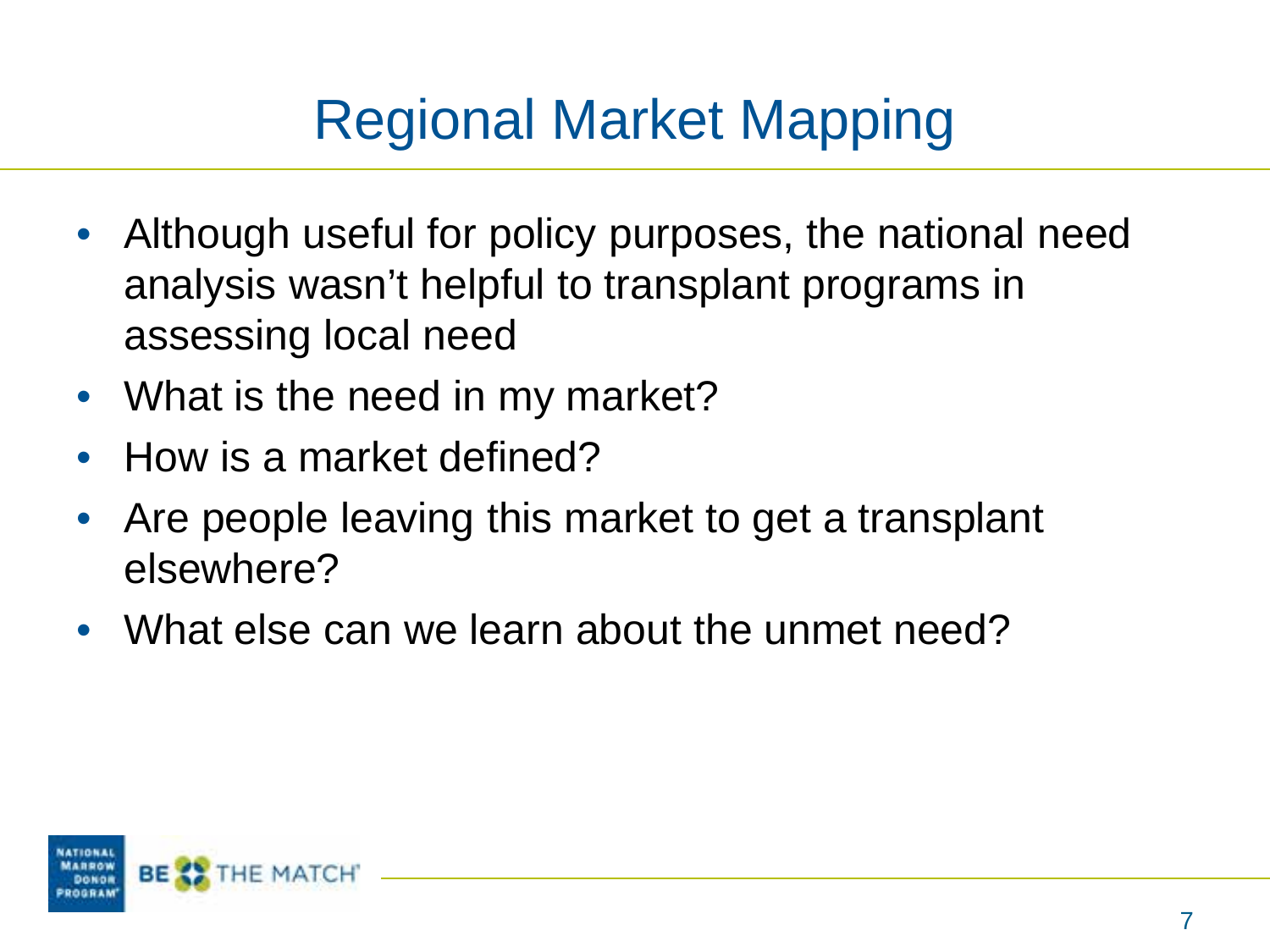## Market Potential Analysis<sup>3</sup>

- Concept:
	- Determine *unmet transplant demand* within individual U.S. geographic markets around transplant center(s)

#### Purpose:

- Visualize growth potential within individual markets to assist program/hospital administration in making informed decisions regarding BMT program expansion
- Potentially visualize underserved markets within U.S. for additional consideration
- Apply socioeconomic variables to identify general market barriers for strategic planning & initiatives (in progress)

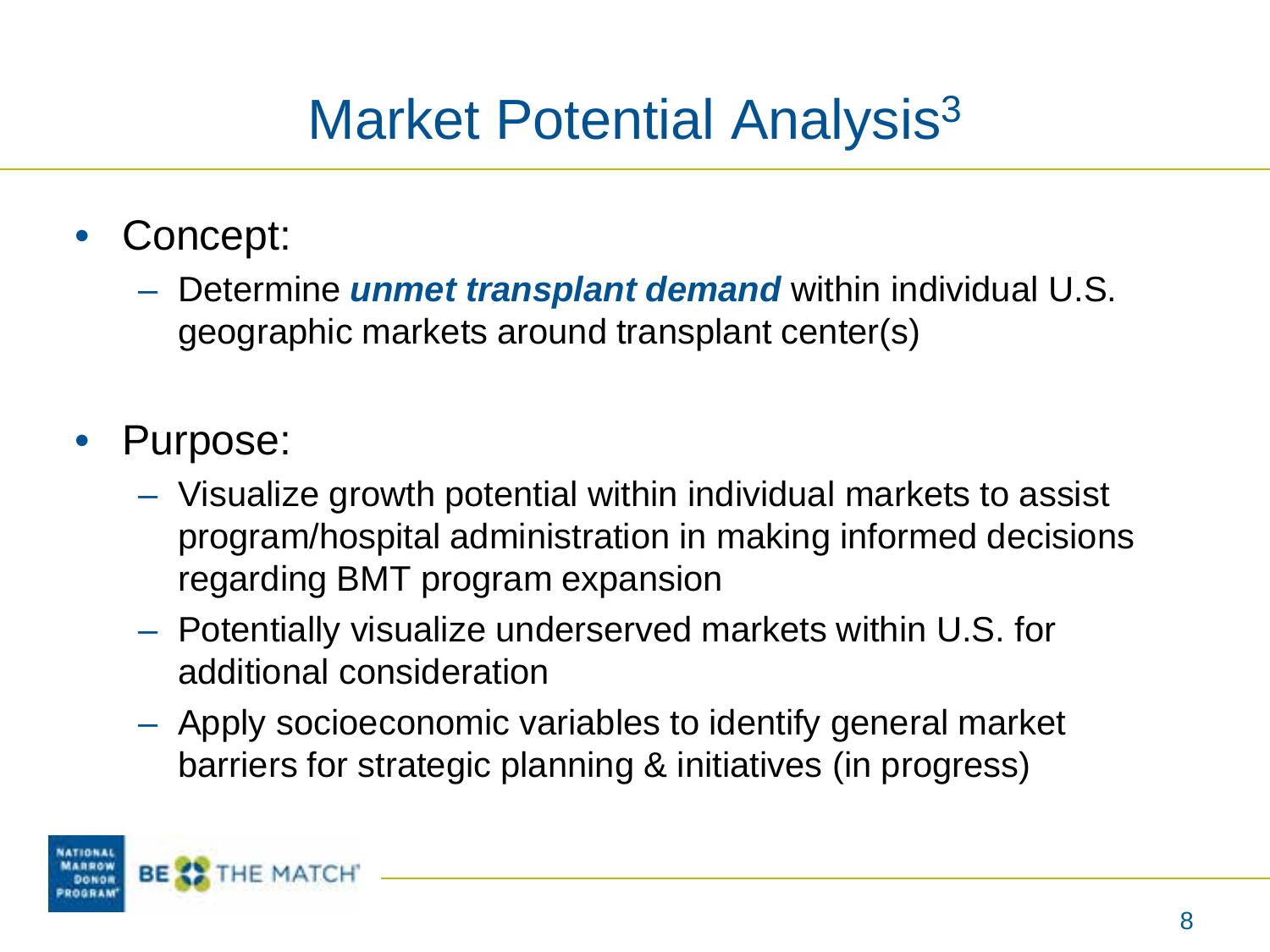#### Adult Transplant Market Areas



NATIONAL **MARROW** 

DONOR<br>PROGRAM

BE <sup>2</sup> THE MATCH'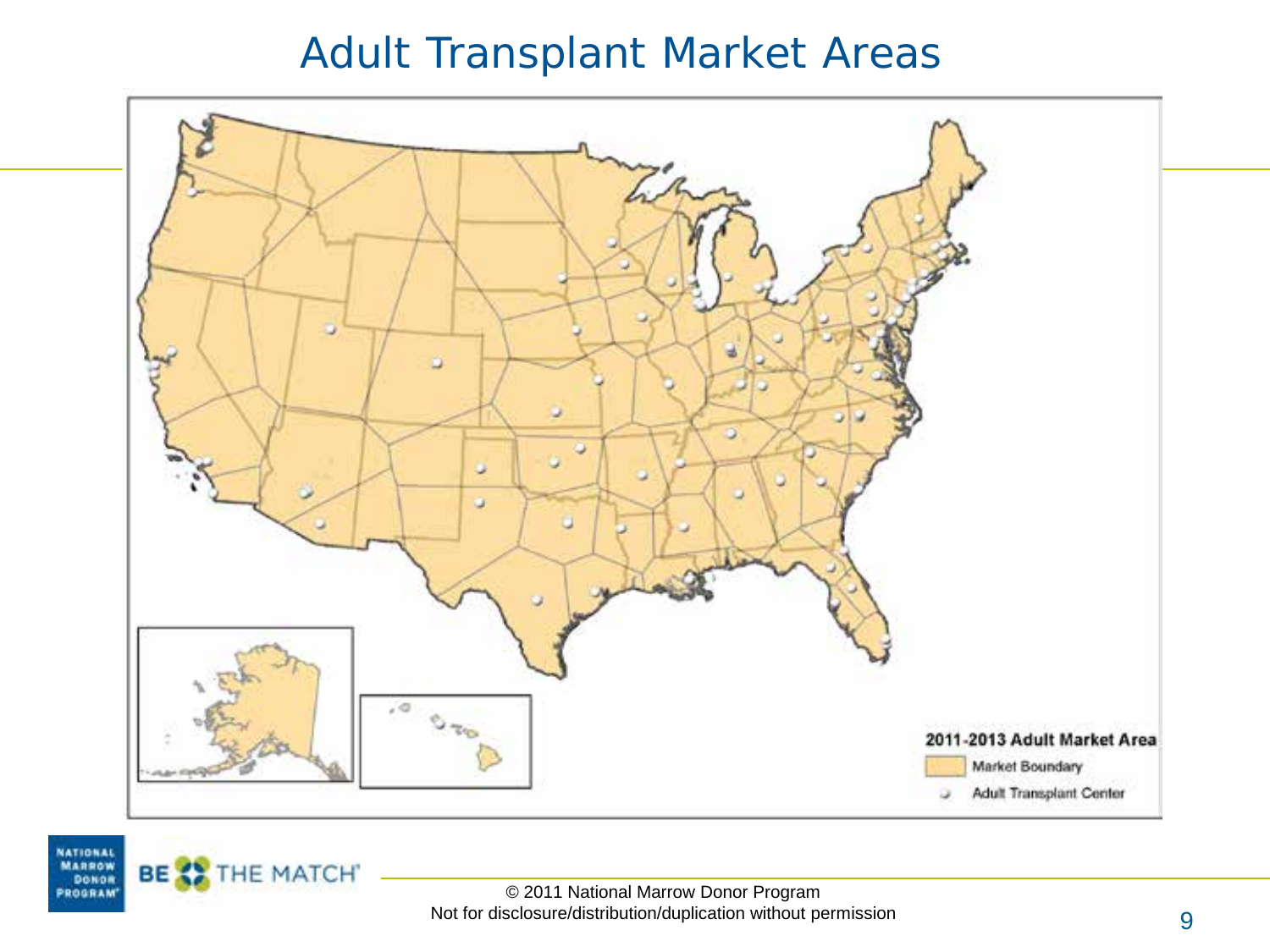#### Pediatric Allogeneic Transplant Centers





BE XX

THE MATCH

© 2011 National Marrow Donor Program Not for disclosure/distribution/duplication without permission 10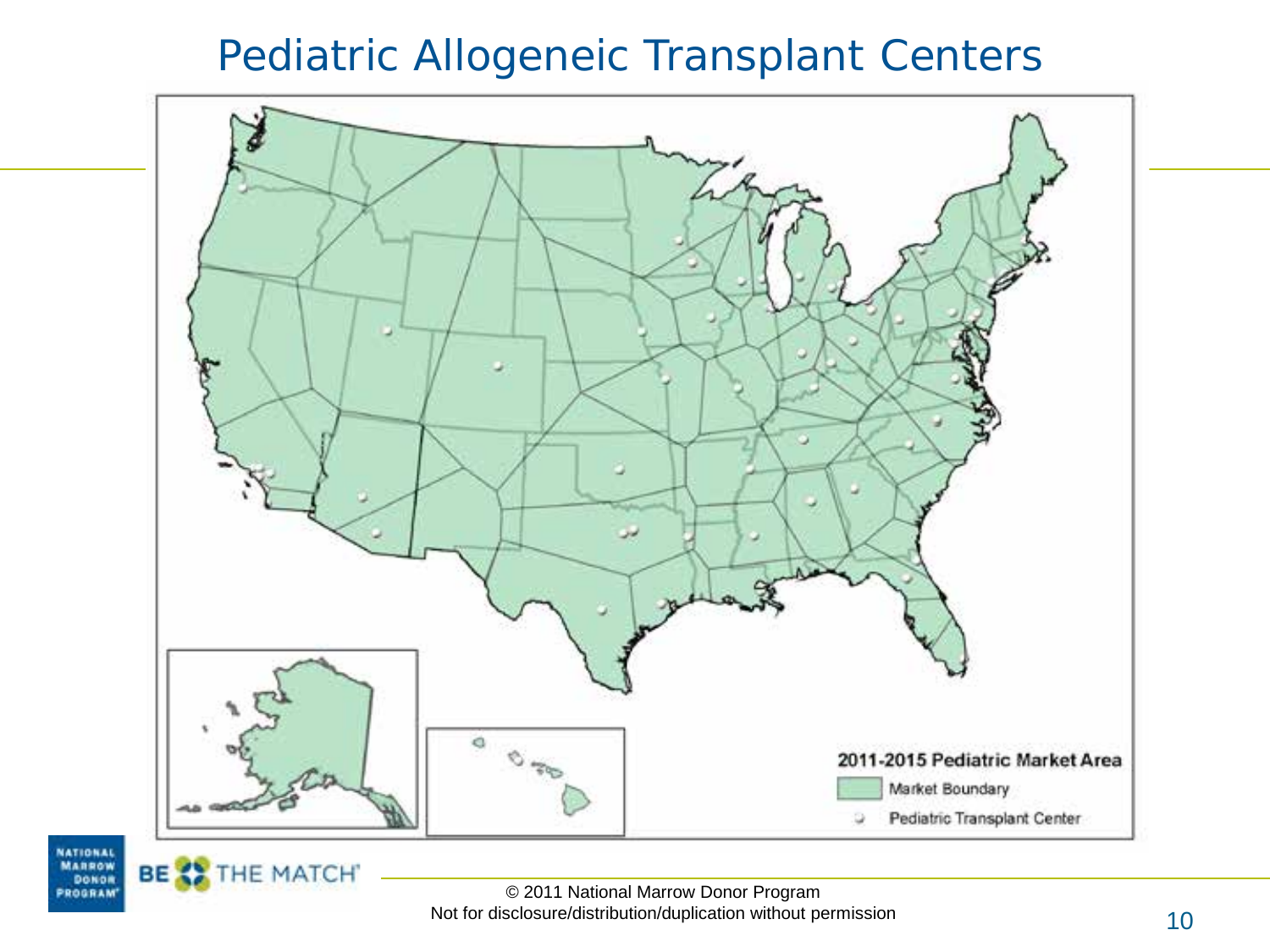Unmet Need Calculation by Market Area

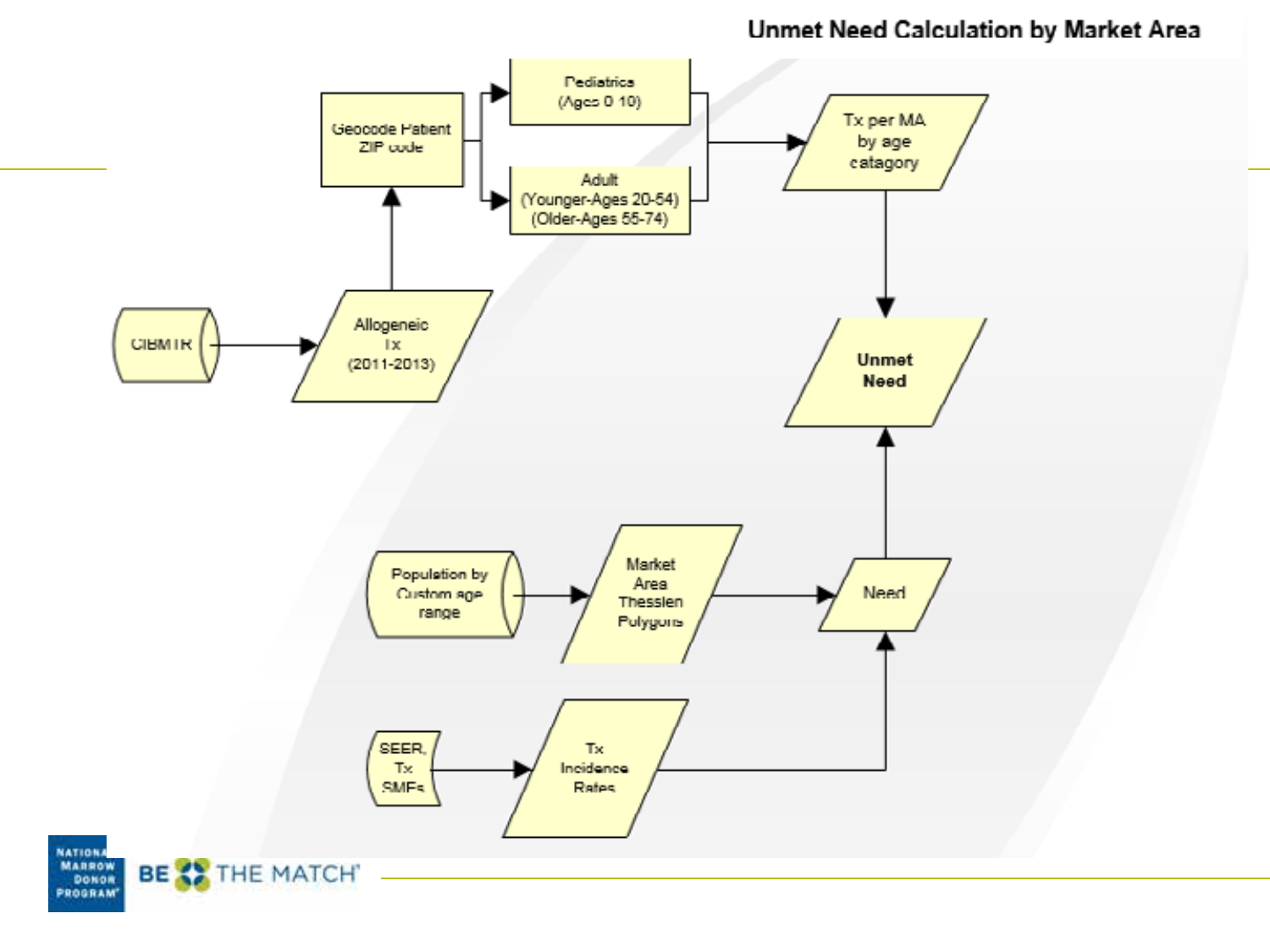Unmet Need U.S. Market Areas (2012) - Adult Ages 20-74 All Indications



**NATIONAL MARROW** 

DONDR PROGRAM

BE XX

THE MATCH'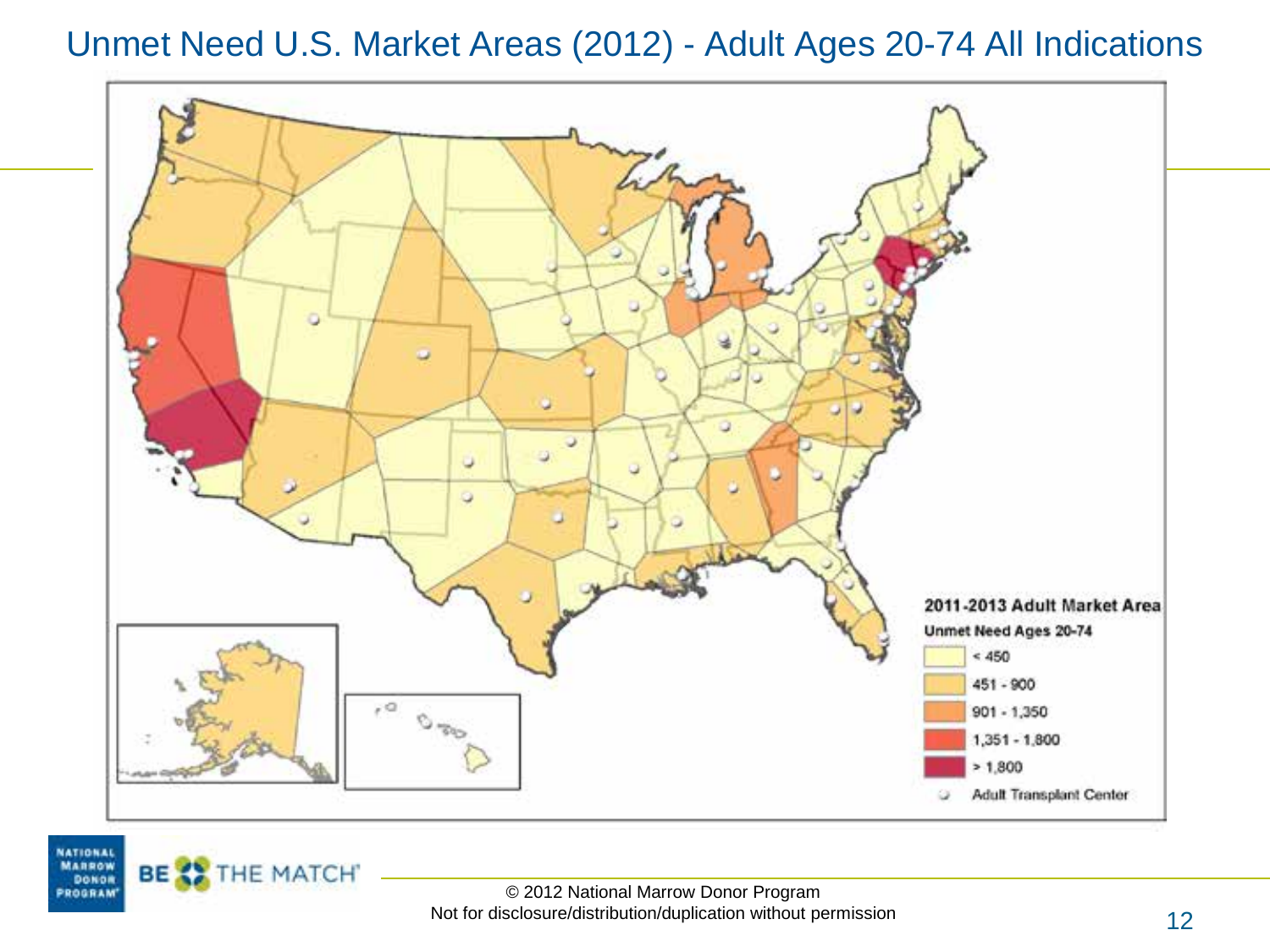#### Percent Market Saturation, 20-74 years (Actual / Calculated Demand)





BE XX

THE MATCH'

© 2012 National Marrow Donor Program Not for disclosure/distribution/duplication without permission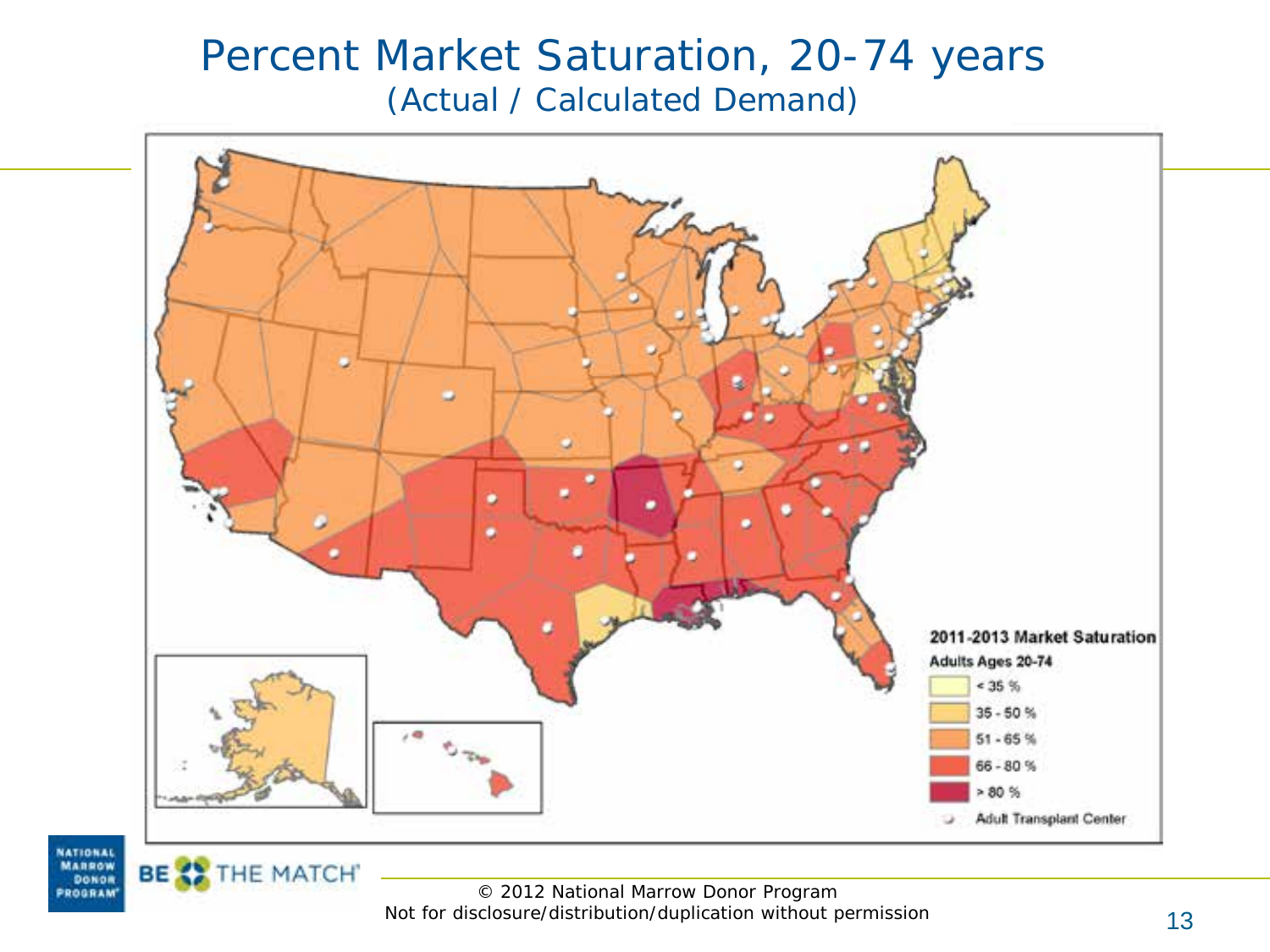#### Chicago- Adult Transplant Center and Market Area



NATIONAL **MARROW** DONDR PROGRAM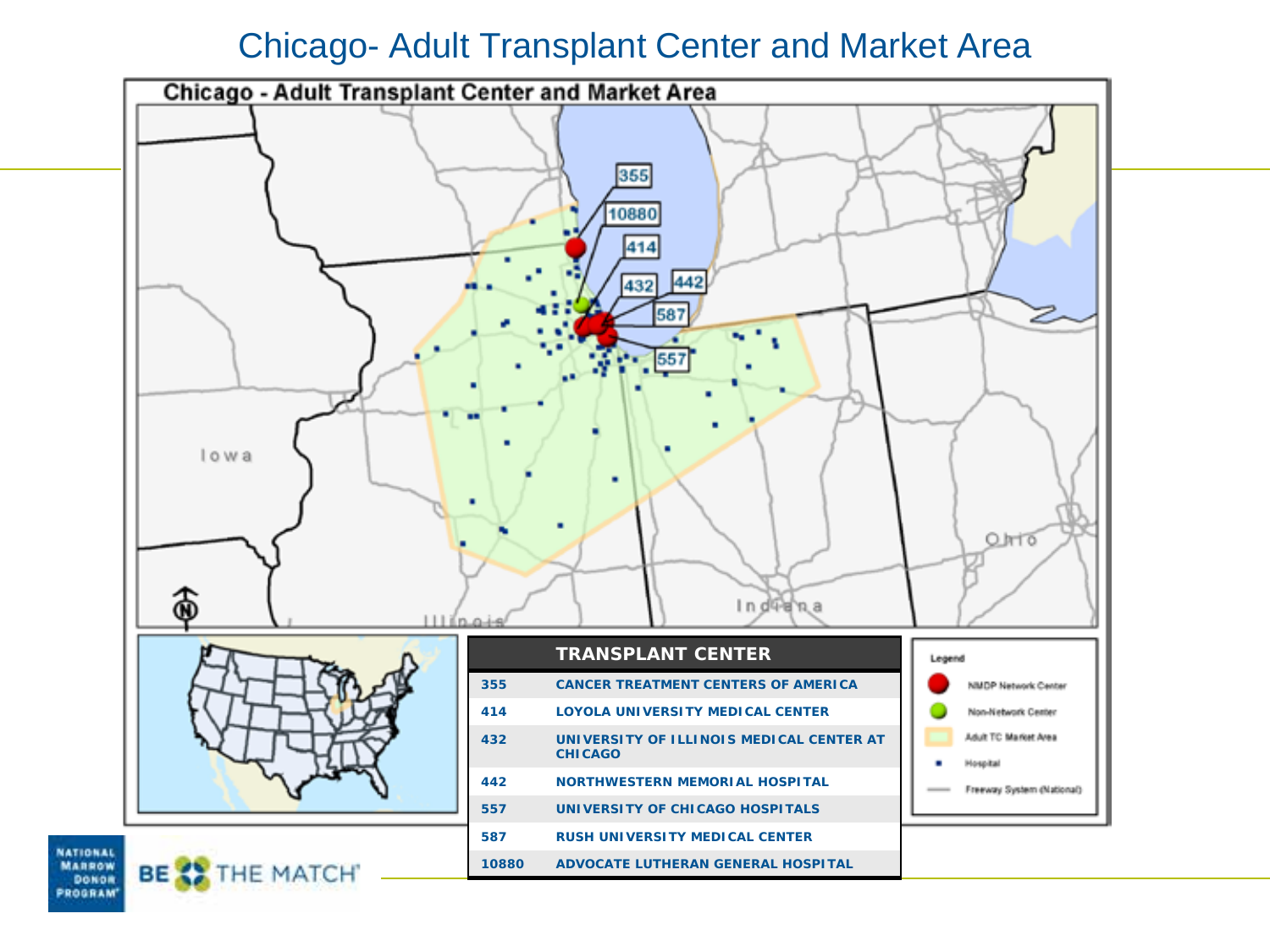## Market Potential and Patient Flow

|                                                          | <b>Ages 20-54</b> |      |                | $55 - 74$ |      |      |
|----------------------------------------------------------|-------------------|------|----------------|-----------|------|------|
| <b>Chicago</b>                                           | 2011              | 2012 | 2013           | 2011      | 2012 | 2013 |
| <b>Transplant Demand</b> = $pop x$<br>(demand / 100,000) | 307               | 310  | 311            | 251       | 272  | 279  |
| 2013 Allogeneic Transplants (related<br>+ unrelated)     | 135               | 134  | 134            | 131       | 138  | 113  |
| Market Potential = demand - actual                       | 172               | 176  | 177            | 120       | 134  | 166  |
| <b>Percent of Tx:</b><br>"In" Market Area                | 66                | 78   | 75             | 73        | 80   | 76   |
| "Out" of Market Area                                     | 18                | 11   | 18             | 14        | 11   | 11   |
| <b>Not Assigned</b>                                      | 16                | 11   | $\overline{7}$ | 13        | 9    | 13   |

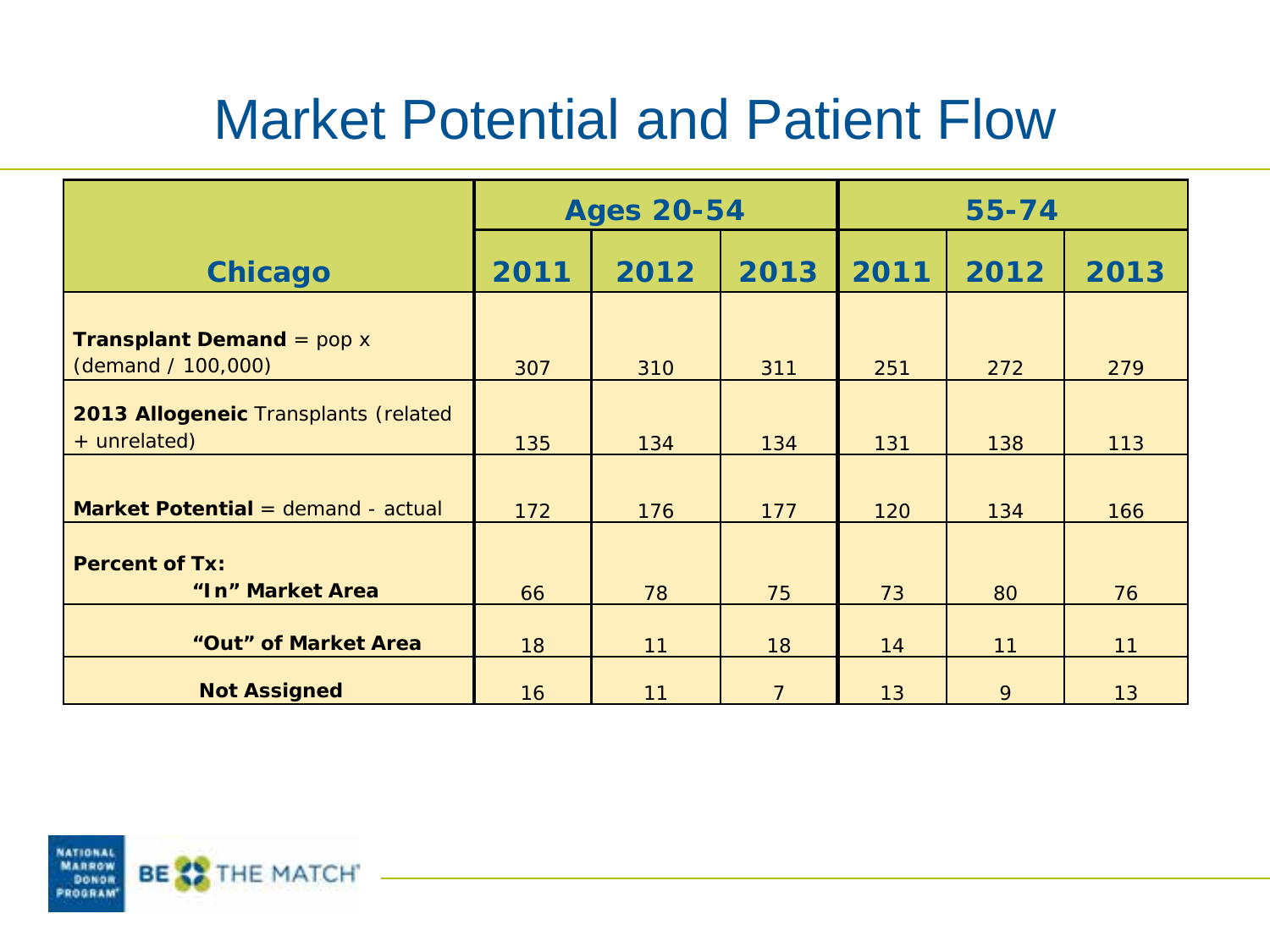#### Adult Patient Flow within Market Area

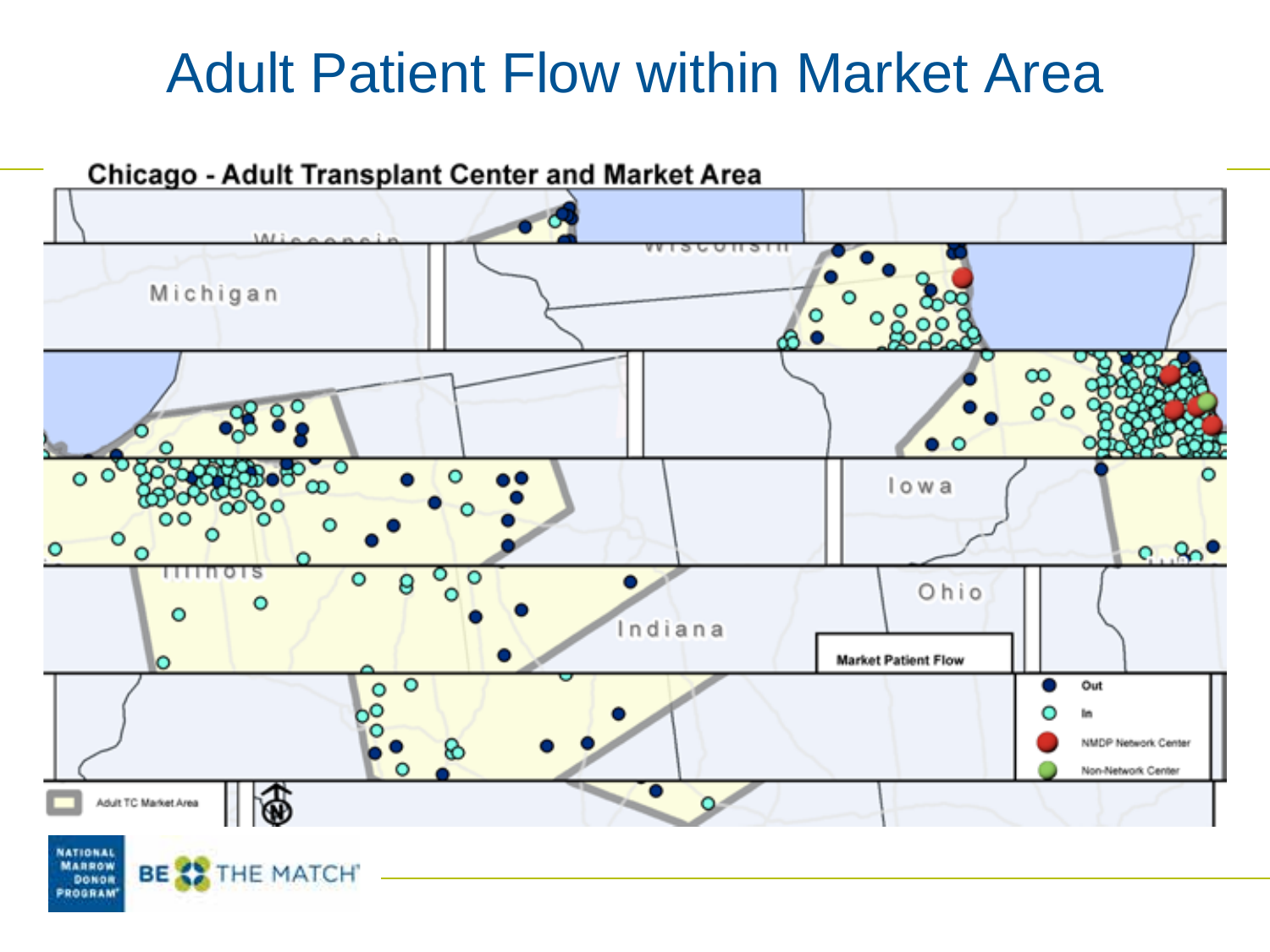### Transplant Demand

**Chicago Market Area**



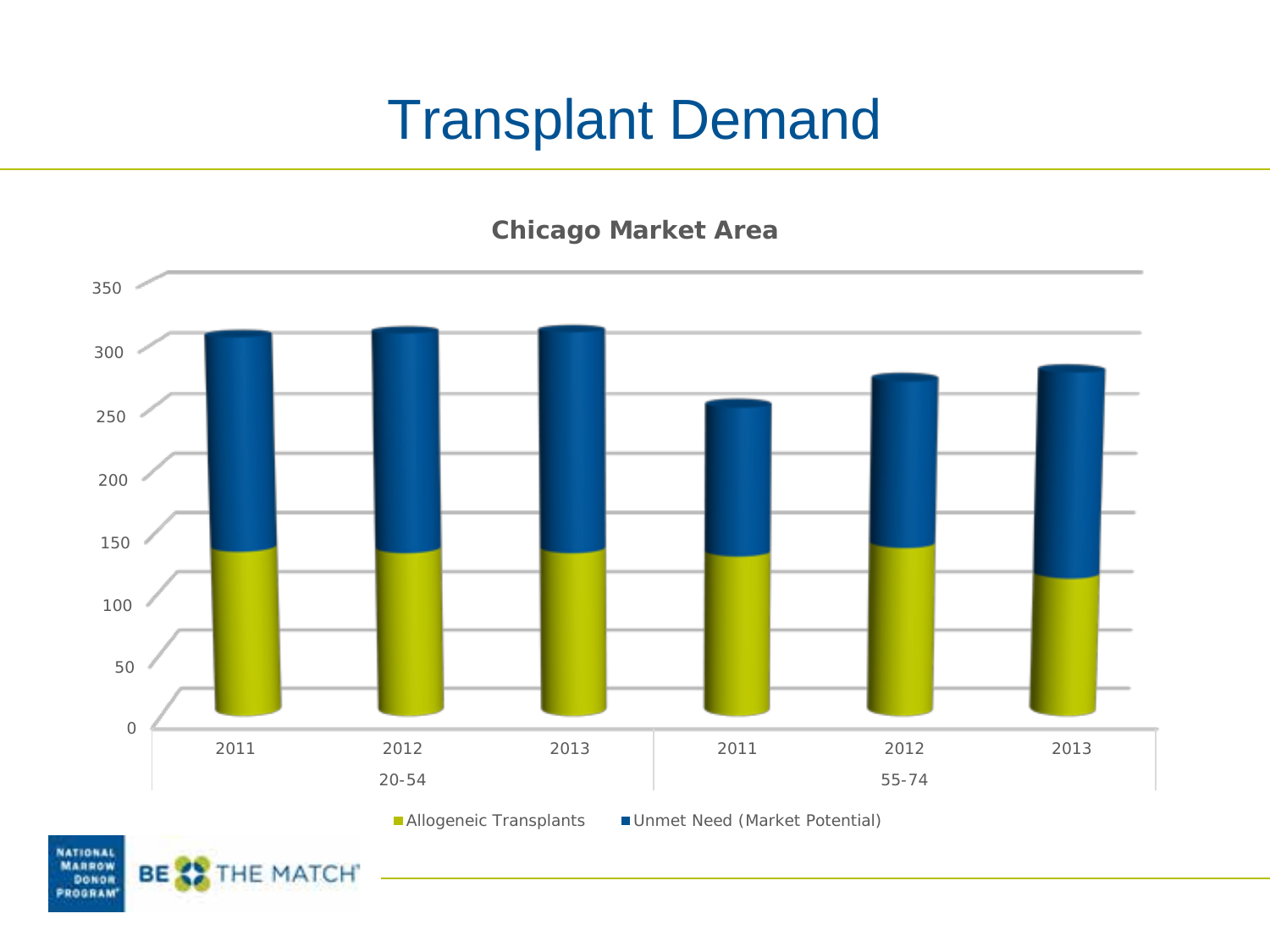#### Market Area Patient Flow



NATIONAL **MARROW** BЕ DONDR **PROGRAM**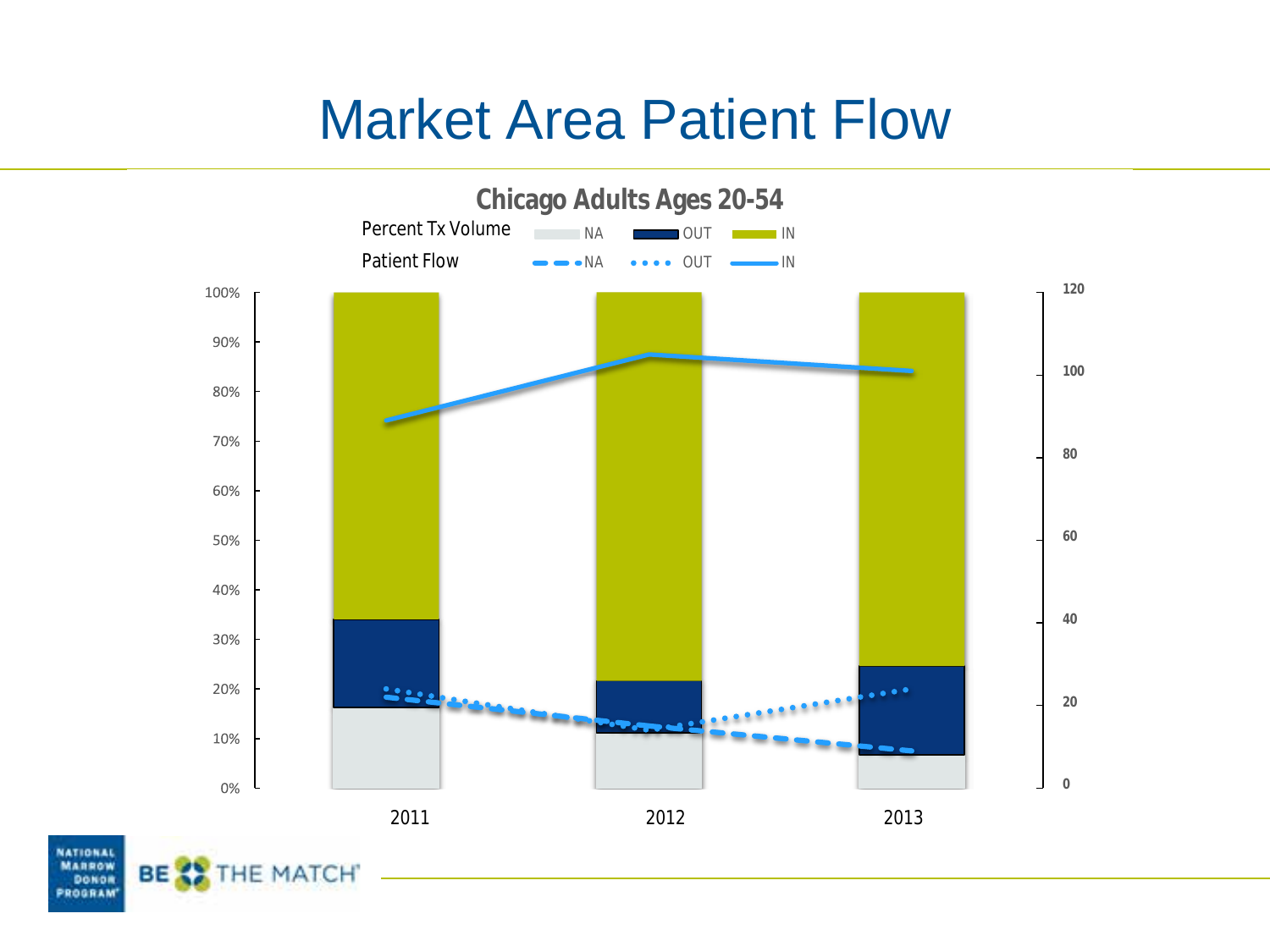#### Market Area Patient Flow



**NATIONAL MARROW** DONDR **PROGRAM** 

**BEX** 

THE MATCH'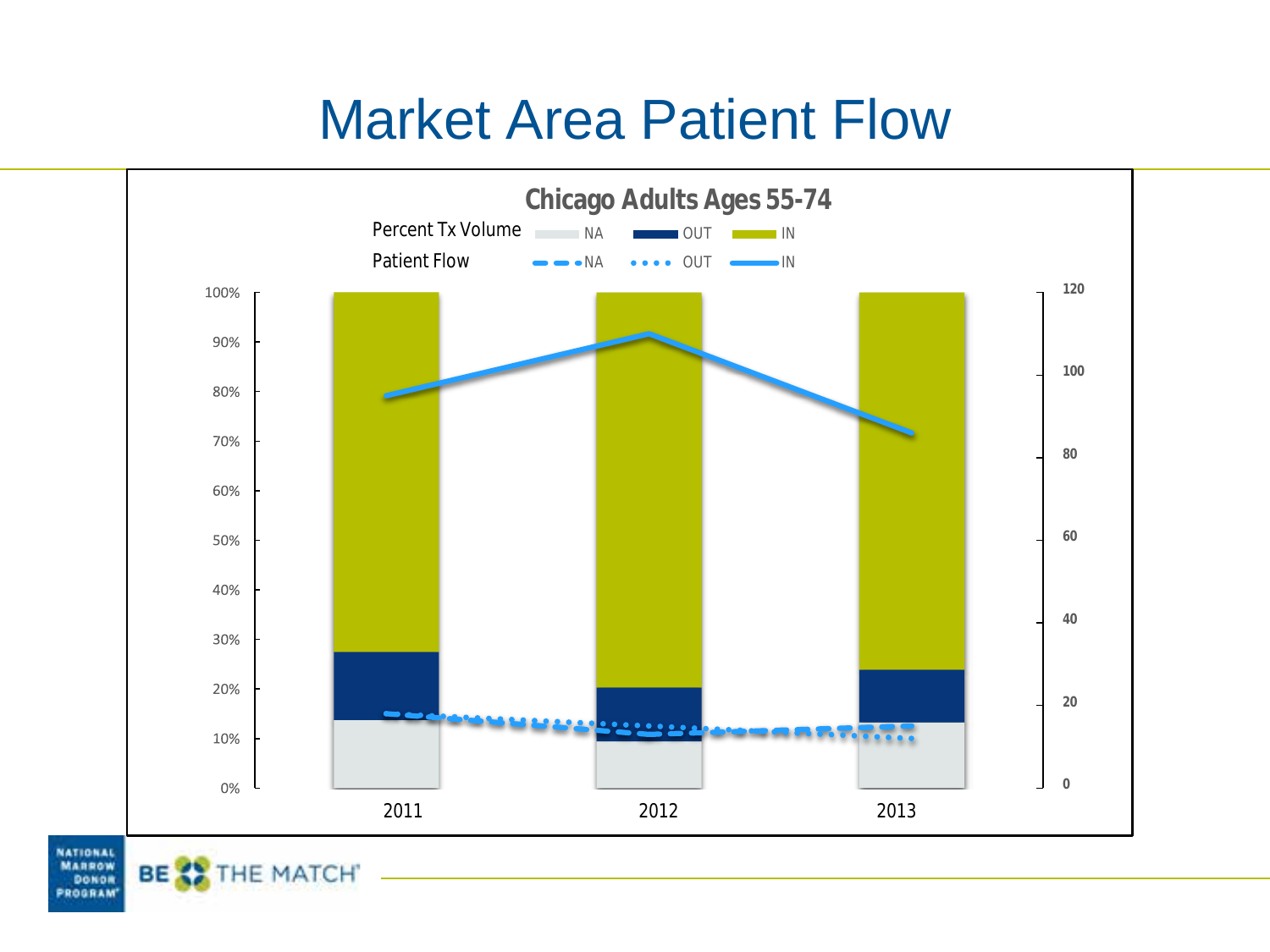### Adult Patient Distribution



**NATIONAL MARROW** DONDR PROGRAM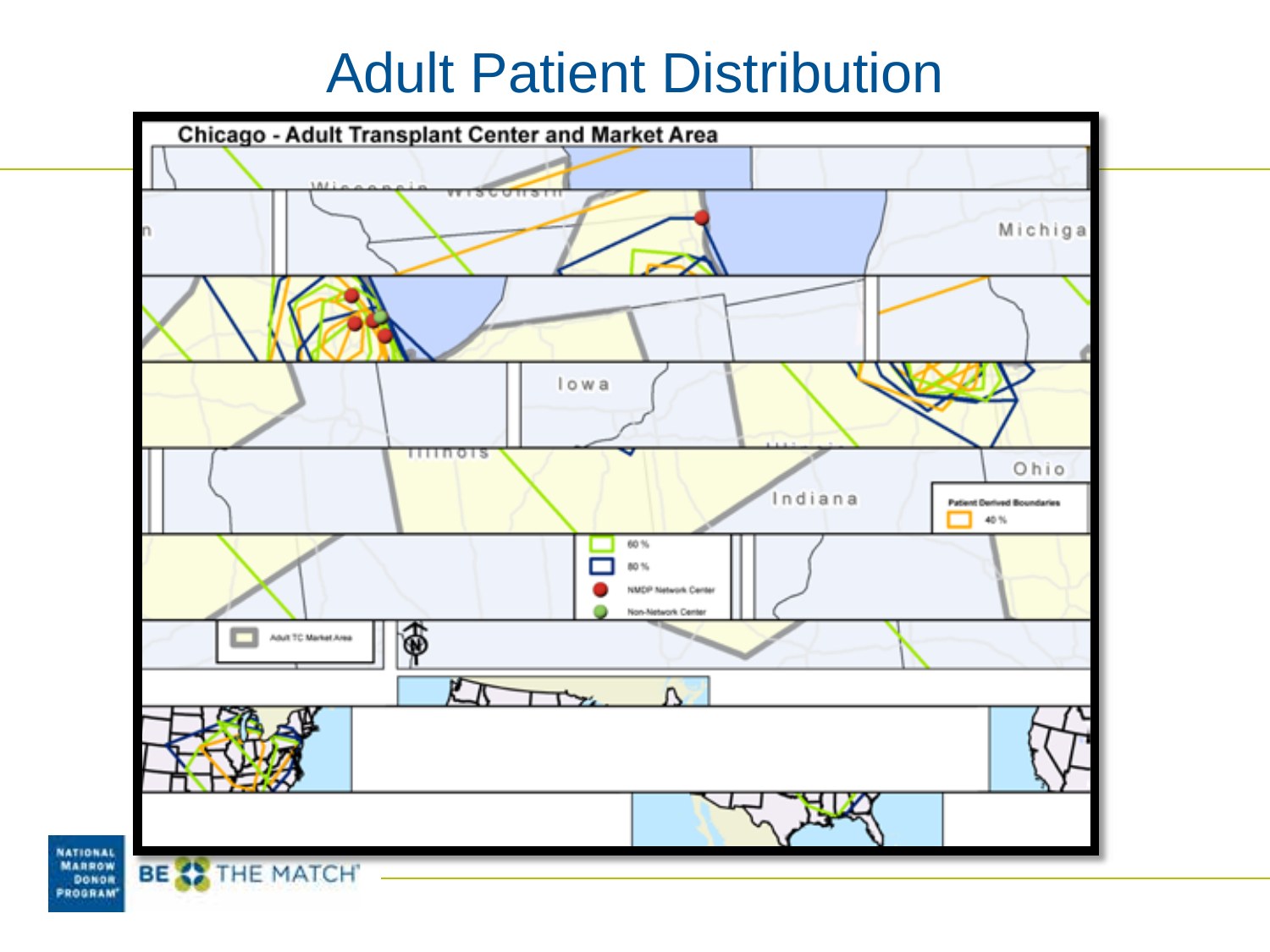### **Conclusions**

- This analysis may prove to be an aid in capacity planning for regional healthcare
	- The model will work for other diseases or procedures
- May help transplant program directors access future staffing needs and access capital for investment in infrastructure and program development

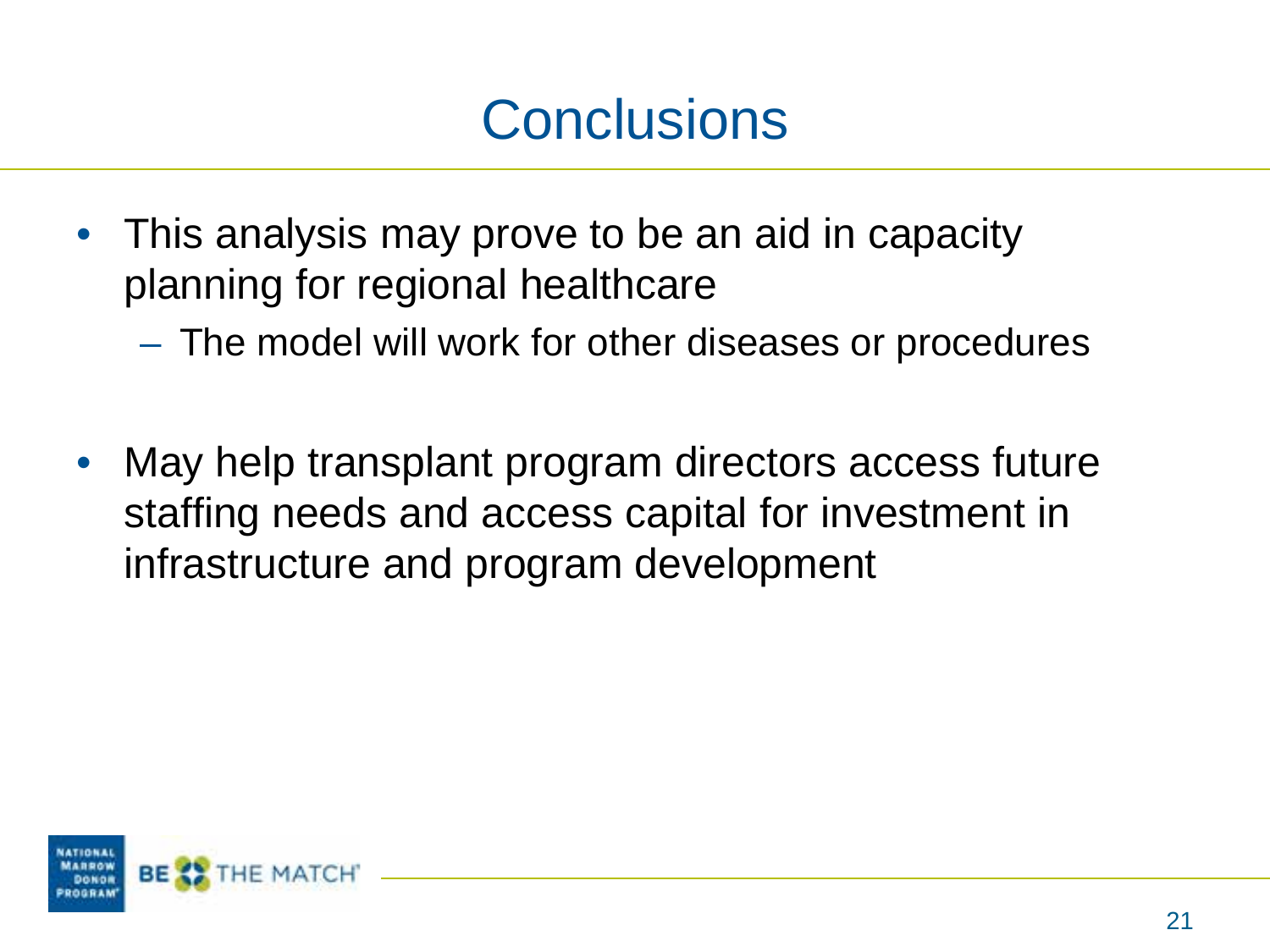## The Impact

- Developing outreach programs with referring physicians
- Use to inform location of a satellite center outside current market
- National cancer program establishing centers to meet availability
- Working with administrators to garner funding to expand their programs
	- 3 Centers were awarded a combined \$40 million FY2012

|      | <b>IMDFTE</b> | 80 H  |
|------|---------------|-------|
| 121% | 119%          | 1126% |

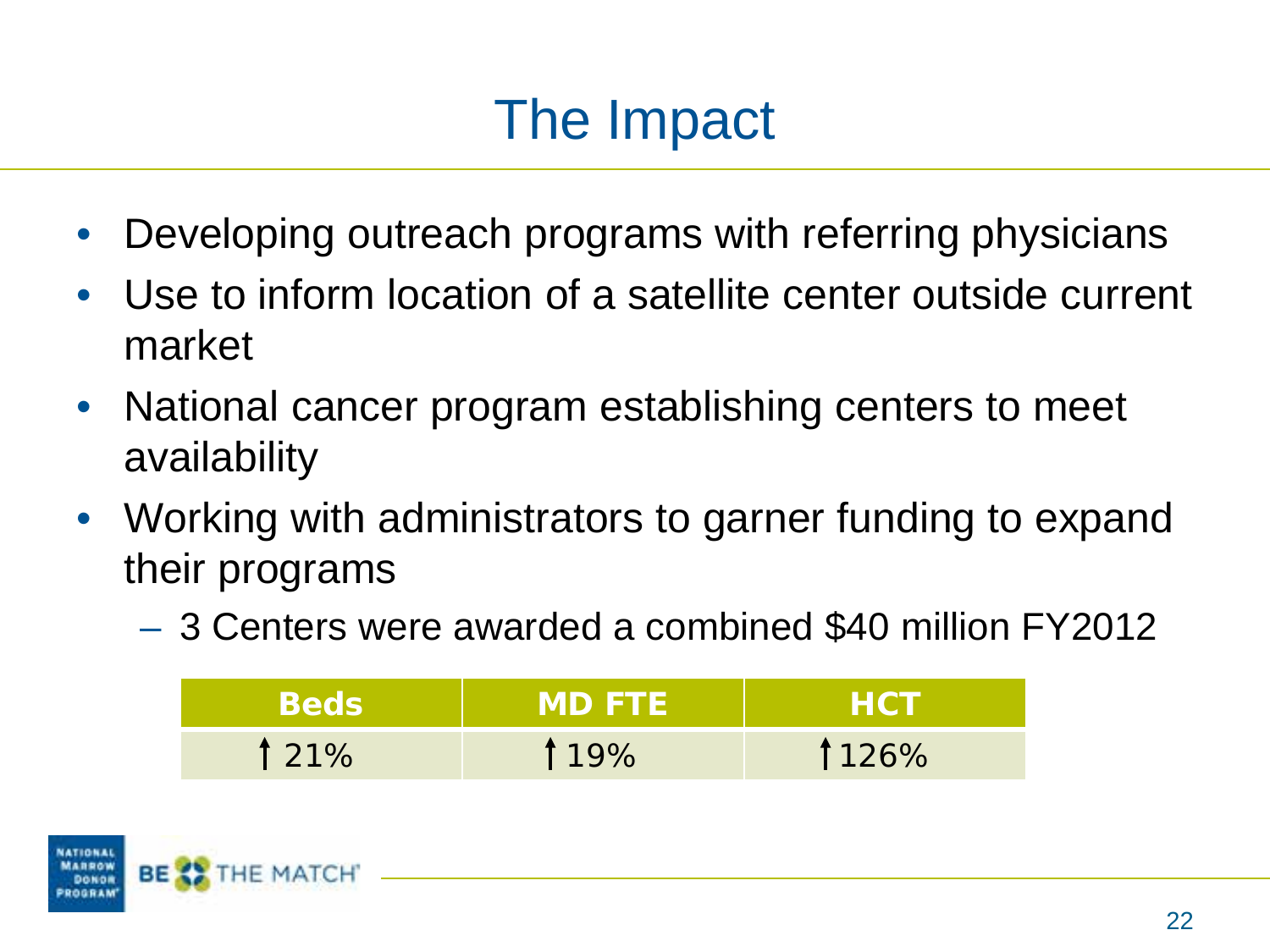

- Further refine the model to determine the attributes of patients represented by the unmet need
	- Race and ethnicity
	- Health Insurance
	- SES
- Develop plans to meet the needs
	- Facility capacity
	- Programs to address SES

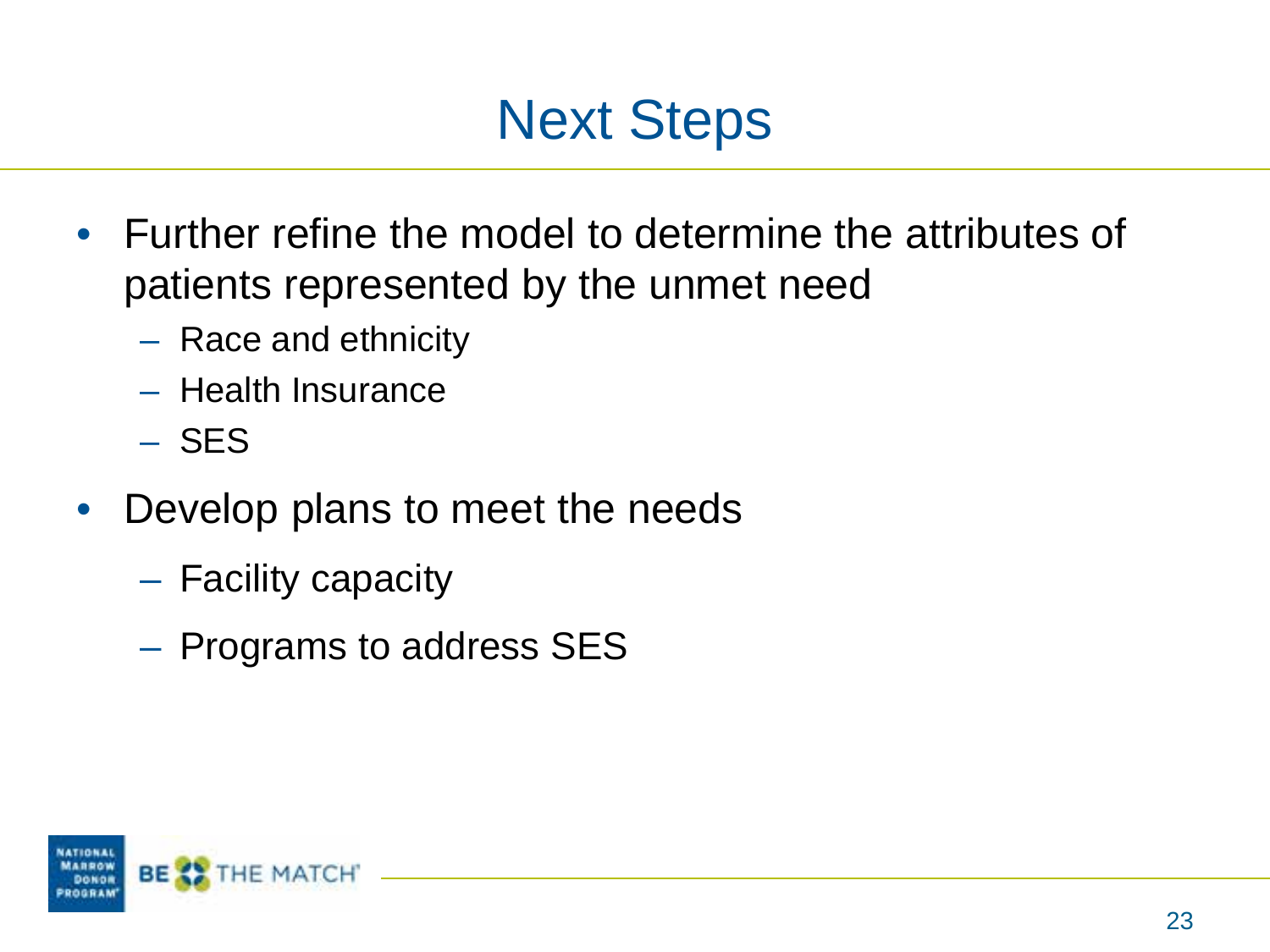#### References

1. Nietfeld JJ, Pasquini MC, Logan BR, Verter F, Horowitz MM. Lifetime Probabilities of Hematopoietic Stem Cell Transplantation in the U.S. *Biology of Blood and Marrow Transplantation*. 2008;14(3):316-322. doi:10.1016/j.bbmt.2007.12.493.

2. Denzen EM, Majhail NS, Stickney Ferguson S, et al. Hematopoietic Cell Transplantation in 2020: Summary of Year 2 Recommendations of the National Marrow Donor Program's System Capacity Initiative. *Biology of Blood and Marrow Transplantation*. 2013;19(1):4-11. doi:10.1016/j.bbmt.2012.10.005.

3. Besse KL, Preussler JM, Murphy EA, et al. **Estimating Demand and Unmet Need for Allogeneic Hematopoietic Cell Transplantation in the United States Using Geographic Information Systems.** *Journal of Oncology Practice*. 2015;11(2):e120-e130.

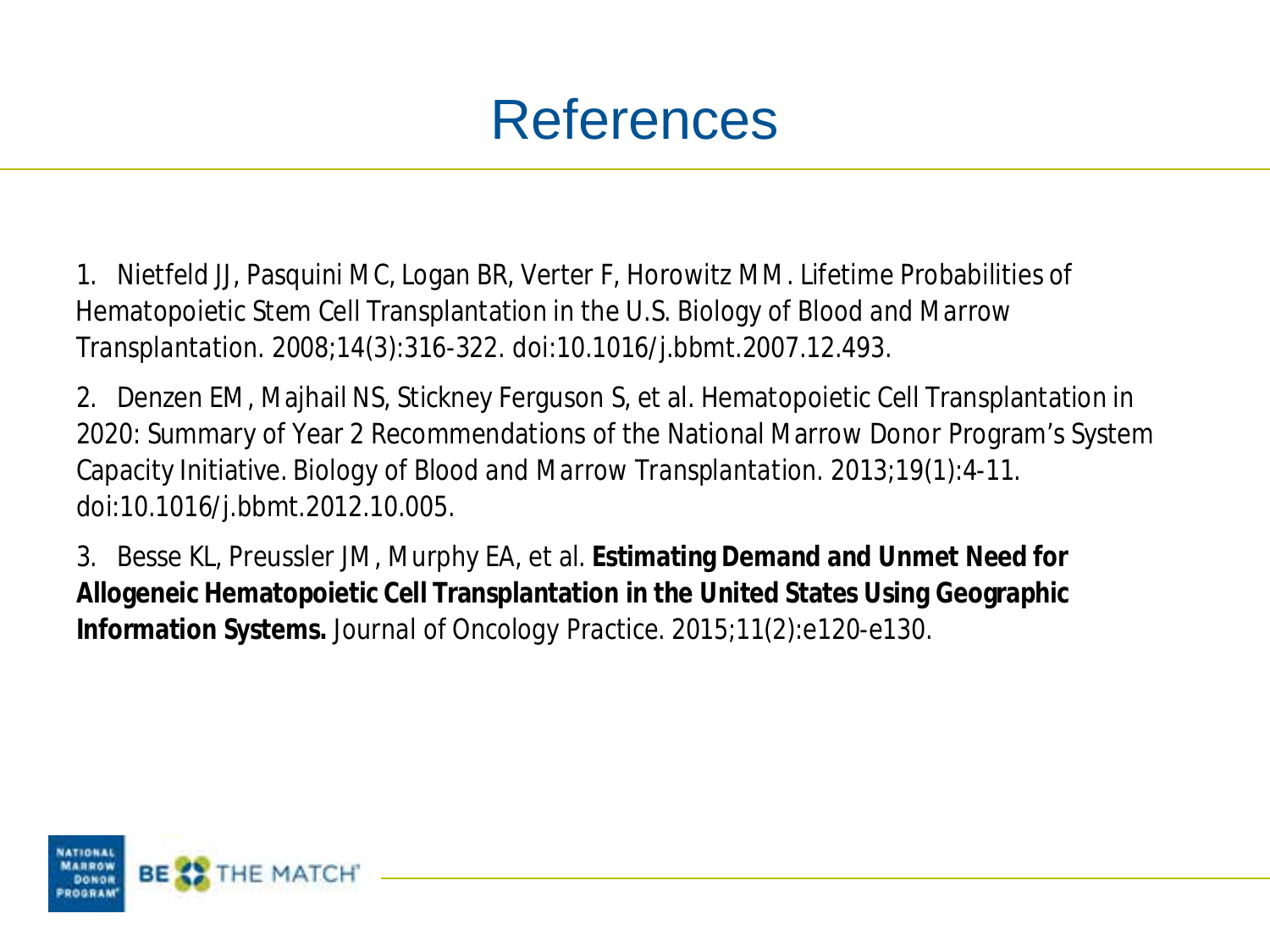Questions or Comments

#### **E-mail:** [kbesse@nmdp.org](mailto:kbesse@nmdp.org) or SystemCapacity@nmdp.org

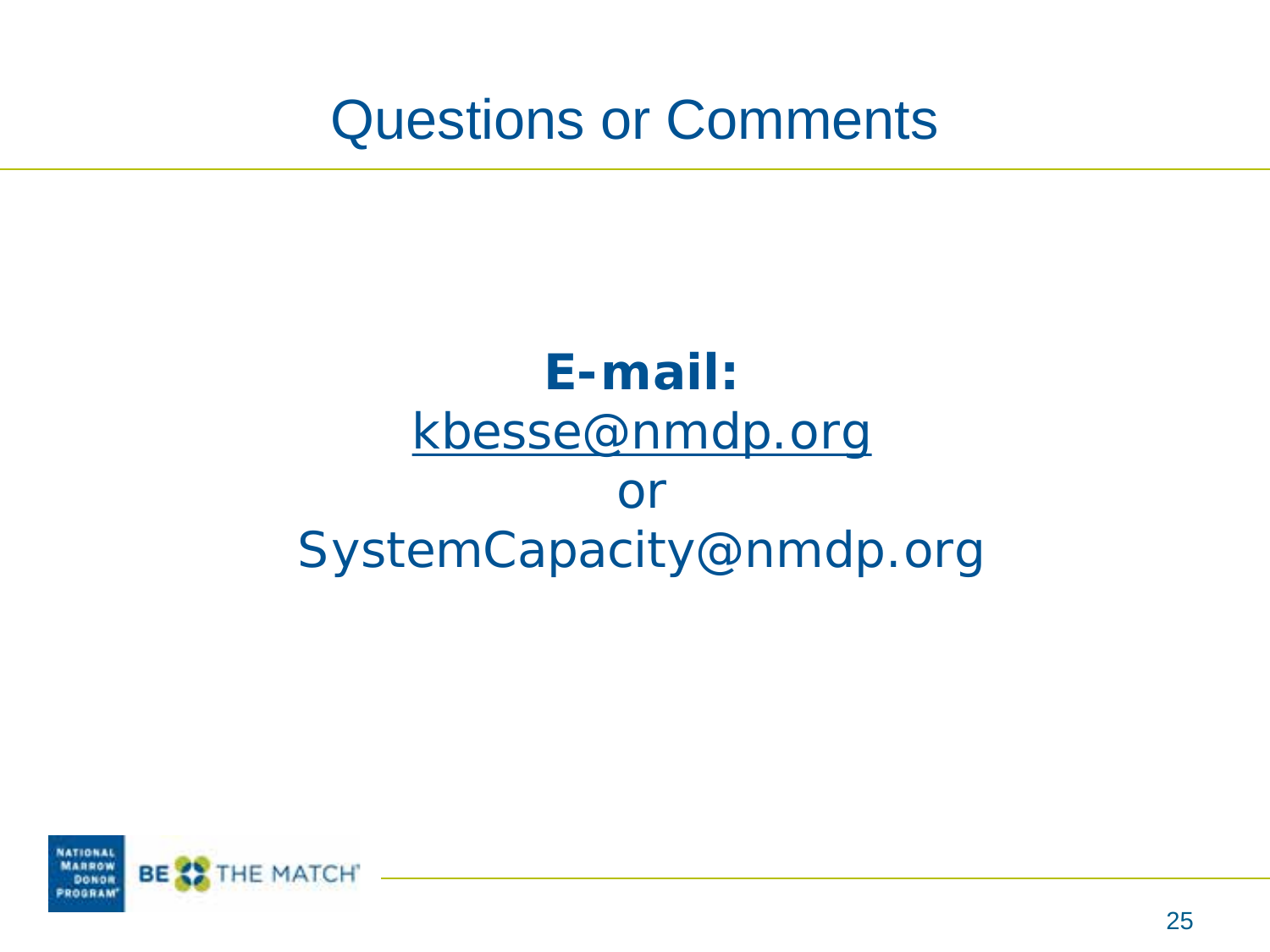## Supplemental Material

#### **Estimating the Need**

#### Example: Acute myelogenous leukemia

| Age in years       | 2012 U.S.<br><b>Population</b> | <b>AML</b><br><b>Incidence</b><br>per<br>100,000 | <b>Estimated</b><br><b>Annual</b><br><b>New</b><br><b>Diagnoses</b> | <b>Proportion</b><br>eligible for<br><b>HCT</b> | <b>Allo HCT</b><br><b>Demand</b> |
|--------------------|--------------------------------|--------------------------------------------------|---------------------------------------------------------------------|-------------------------------------------------|----------------------------------|
| Pediatric 0-19     | 82,504,800                     | 0.7                                              | 609                                                                 | 0.45                                            | 274                              |
| <b>Adult 20-54</b> | 149,677,682                    | 1.7                                              | 2,552                                                               | 0.70                                            | 1,786                            |
| <b>Adult 55-64</b> | 38,586,202                     | 5.2                                              | 2,016                                                               | 0.55                                            | 1,109                            |
| <b>Adult 65-74</b> | 23,985,392                     | 11.5                                             | 2,770                                                               | 0.25                                            | 692                              |
| <b>Total</b>       | 294,754,076                    |                                                  | 7,947                                                               |                                                 | 3,861                            |